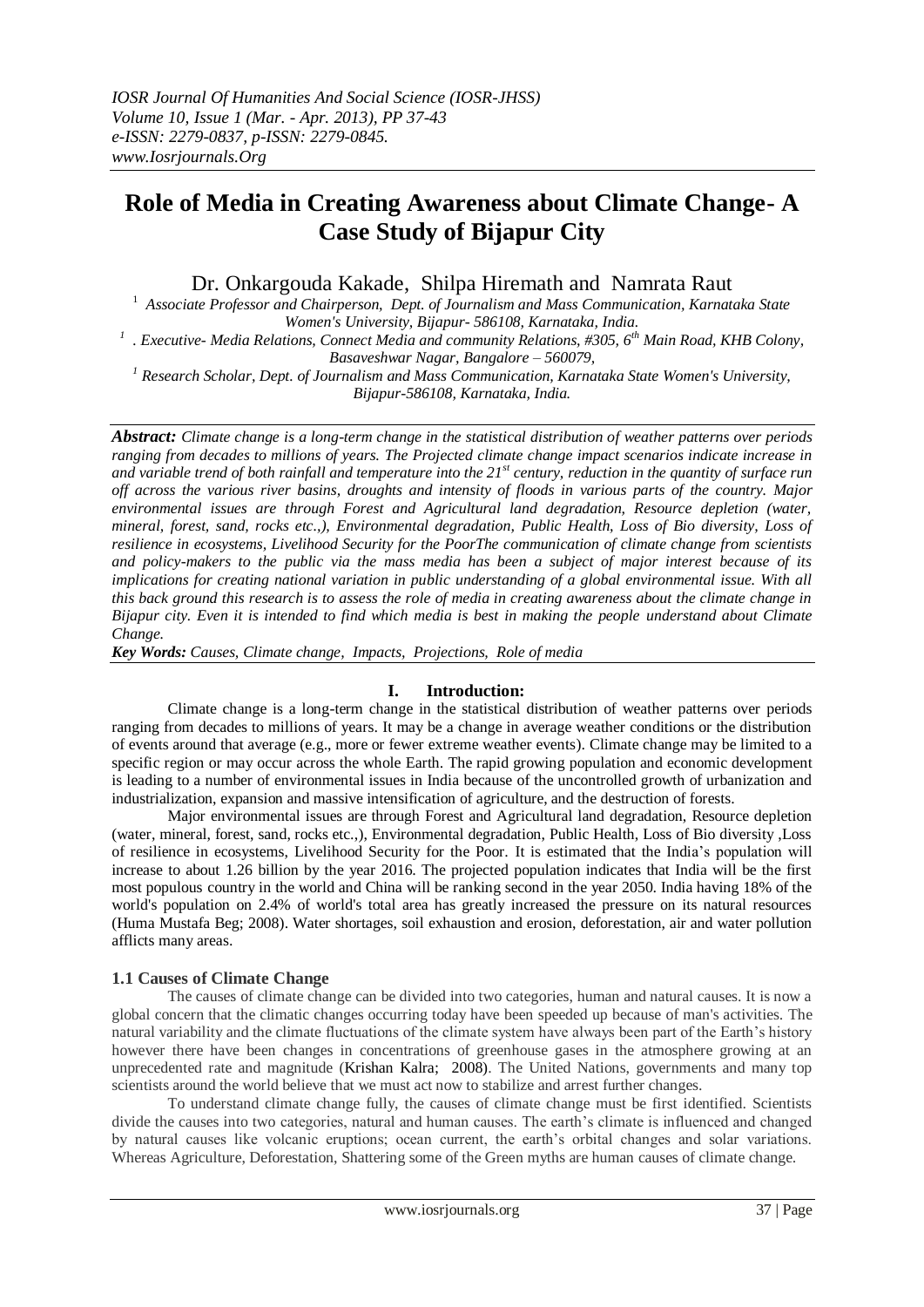# **1.2 Impacts of Climate Change**

 Climate change has large impacts on the atmosphere, biosphere, sea and water levels, agriculture, temperature, rain, ecosystems, forestry...etc. When it affects the natural systems then directly or indirectly affects the living beings in turn. A large body of scientific studies, exhaustively reviewed, has produced a long list of possibilities.

The following are the likely consequences of warming by a few degrees Celsius — that is, what we may expect if humanity manages to begin restraining its emissions soon, so that greenhouse gases do not rise beyond twice the pre-industrial level. Without strong action the doubling will come well before the end of this century, bringing the planet to temperatures not seen since the spread of agriculture. By 2007, many of the predicted changes were observed to be actually happening (C. Gregory Knight-2009).

Most places will continue to get warmer, especially at night and in winter. The temperature change will benefit some regions while harming others — for example, patterns of tourism will shift. The warmer winters will improve health and agriculture in some areas, but globally, mortality will rise and food supplies will be endangered due to more frequent and extreme summer heat waves and other effects. Regions not directly harmed will suffer indirectly from higher food prices and a press of refugees from afflicted regions.

Sea levels will continue to rise for many centuries. The last time the planet was  $3^{\circ}$ C warmer than now, the sea level was at least 6 meters (20 feet) higher. That submerged coastlines where many millions of people now live, including cities from New York to Shanghai and Mumbai. The rise will probably be so gradual that later generations can simply abandon their parents' homes, but a ruinously swift rise cannot be entirely ruled out (R.K. Kohli-2011). Meanwhile storm surges will cause emergencies. Ecosystems will be stressed, although some managed agricultural and forestry systems will benefit, at least in the early decades of warming. Uncounted valuable species, especially in the Arctic, mountain areas, and tropical seas, must shift their ranges. Many that cannot will face extinction. A variety of pests and tropical diseases are expected to spread to warmed regions. These problems have already been observed in numerous places. Increased carbon dioxide levels will affect biological systems independent of climate change. Some crops will be fertilized, as will some invasive weeds (the balance of benefit vs. harm is uncertain). The oceans will continue to become markedly more acidic, gravely endangering coral reefs, and probably harming fisheries and other marine life.

# **1.3 Climate Change and Media**

Because of the severe effect of climate change it is the need of hour to study the reasons, causes and impacts of climate change and it is very urgent to create awareness about causes and impacts of climate change. In these days media has became the important part of life. However, we know that, mass media is to inform and educate the people. Awareness is the key role to reduce these impacts of climate change. Media can play a vital role in creating awareness about climate change. Much research has not been conducted into the representation of climate change in the media. Specifically, the communication of climate change from scientists and policymakers to the public via the mass media has been a subject of major interest because of its implications for creating national variation in public understanding of a global environmental issue.

Media knows the significance of covering environmental issues. All media like T V, Radio, Newspaper and new media spread the news and information at the speed of light. Language press, regional papers, small papers they all give at least minimum importance to climate change coverage. These small papers information helps the people to know the regional climate and weather.

## **II. Scope and Significance of the study:**

Climate change is one of the natural happenings which affect human life. Due to globalization we are frequently undergoing climate change. Being aware of climate change, can help us to lead the healthy life. Media is to inform, media can help the people to know climate change and its impacts. Radio, television, newspapers, internet take part in making the people to know about climate change. This study will help to check the credibility of media in creating awareness of climate change. This study will help the media to overcome their short comings and improvise the coverage of climate change issues. This study can help the readers to choose the media to get the more relevant and useful data from the specified sources.

# **III. Statement of the problem:**

"Role of media in creating awareness about climate change; a case study of bijapur city". Therefore, it was felt necessary to have an in-depth research study on this topic. Besides, these kinds of studies have not conducted in bijapur. Hence, with this advantage the present investigation carried out with the following objectives.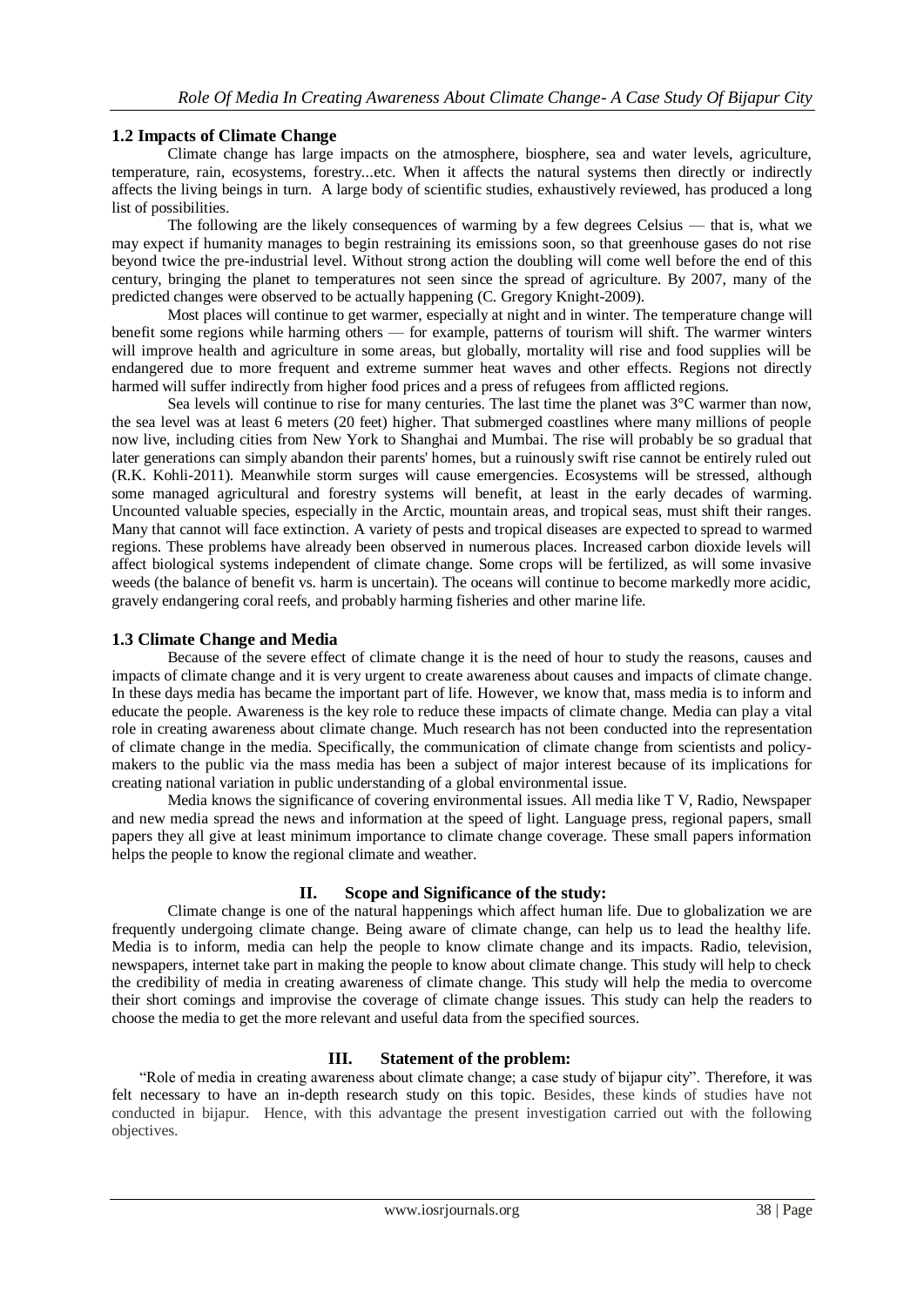# **Objectives of the Study:**

- To study which media is best to know about the Climate Change.
- To assess the utilization of media content about the Climate Change.
- To indentify whether the media content is relevant or not.
- To examine that the media content about Climate Change is understandable or difficult to understand.
- To understand how media cover climate change issues as well as choices and challenges to employ them.
- To suggest how media cover climate change stories in the context of awareness.

# **IV. Review of literature:**

The present investigation was designed to study the role of Media in creating awareness about climate change. It was also intended to know what the rate do the people have credibility on Media to assess climate change. Keeping the above aspects in view, the relevant literature has been reviewed and presented below:

Bern, Berlin, Bruxelles, Frankfurt and Main, Oxford, Wien, (2009), Climate Change and the Media brings together an international group of scholars to discuss one of the most important issues in human history: climate change. Since public understanding of the issue relies heavily on media coverage, the media plays a pivotal role in the way we address it. This edited collection - the first scholarly work to examine the relationship between climate change and the media - examines the changing nature of media coverage around the world, from the USA, the UK, and Europe, to China, Australasia, and the developing world.

Nimish Kapoor ,(2011), The present study was to assess the role different information channel among the people of Shringverpur village, Allahbad District. It is found that, approximately 40% of the people preferred television programmes whereas 26% of the rural people showed their interest in radio programmes. Hence, information channels can play a important role to bridge the gap between science and society.

Apolinary Tairo,( 2011), studied to know the role of print media in creating awareness about climate change in Tanzania, Africa. It is learnt from the study that Print media, which is still dominant and most influential compared to electronic media (internet, radio, television, blogs, etc.) in Africa, has so far played a leading role in educating and informing the public on effects of environmental deterioration and related human impacts. But little has been done on climate change.

Dr. Y Prabhanjan Yadav , Rapaka Jhansi Rani, (2011) , Media plays a vital role in educating and enlightening the people and the governments to protect and preserve natural resources in the interests of future generations and the climatic chaos. Sustainable Development is attained by protecting the environment in a judicious use of natural resources. Countries both the rich and the poor have an equal stake in this stewardship of the earth. The very survival of our planet depends upon it. In this regard media plays a pivotal role in creating awareness and bringing the positive behavioral change among people in mitigating the anthropogenic climate change. Hence, the role of Communication and Mass Media is immense in climate change and sustainable development.

Dr Mike Shanahan, 2011, the media plays very important in educating the people about climate change. It can inform vulnerable impacts and how they can adopt to them, and reduce the amount of earth warming. Media coverage of climate change can give better informed publics, policymakers and more effective policy making. Better media coverage of climate issue can raise the alarm of environmental issues like global warming, acids rain. Across the world media can create the awareness of the challenges that developing nations face, and promote a sustainable outcome to the intergovernmental climate change negotiations.

Dr Adam Corner, Panos eastern Africa, 2011, In Uganda there are many daily newspapers, several local and national TV stations, and hundreds of FM radio stations – some broadcasting to the entire country, others to a single district. Although the local FM radio stations reach by far the largest number of people (many Ugandans are not able to read well, and do not have consistent access to electricity or televisions), the newspapers – especially the Daily Monitor and the New Vision – carry significant influence. It is important, therefore, to understand how climate change is reported across different mediums. There are a number of media development issues in Uganda. Media houses face a level of harassment and government interference, journalists generally have some theoretical training, but most have not had the support to put this training into practice. Radio stations suffer from many of the problems common in the East African region: a very weak financial base and poor journalism capacity. Each of these factors plays a role in the capacity of the media to communicate effectively on critical issues like climate change.

Yuki Sampei, Midori Aoyagi-Usui, 2008, this study was to analyze the Japanese newspaper coverage of global warming from January 1998 to July 2007. Before January 2007, it is found that coverage of global warming had an immediate but short-term influence on public concern. With such transitory high levels of media coverage it is suggested that for more effective communication of climate change, strategies aimed at maintaining mass-media coverage of global warming are required.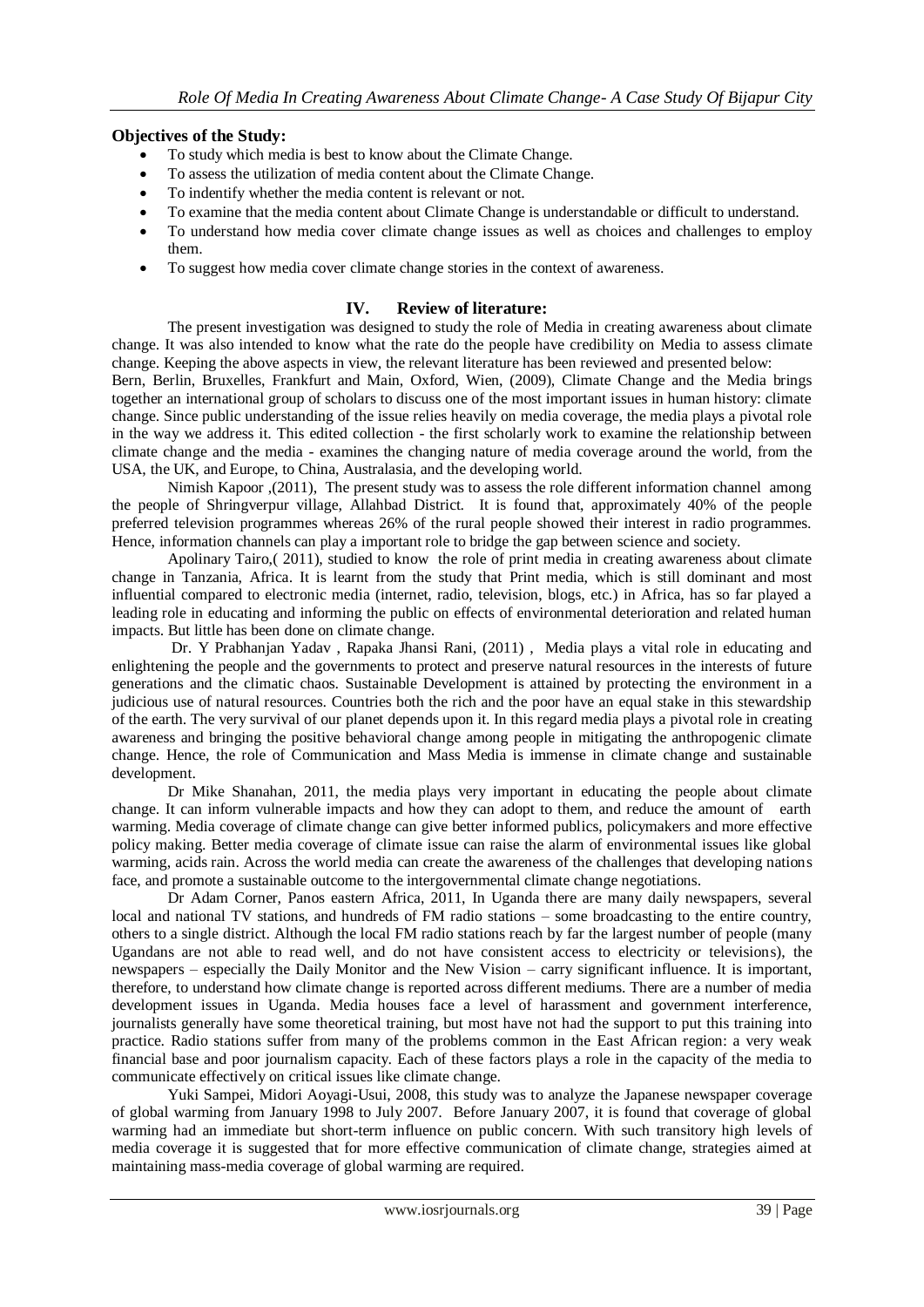Jessada Salathong, 2009, This study was conducted to know the Newspapers coverage of climate change in Thailand and this study reveals that, Matichon newspaper covers the most about climate change, remaining popular and in remaining newspapers few articles of climate change could be seen.

Dirk von Schneidemesser, 2011, this was ten years 2000-2010 research of increasing frequency of articles relating to climate change in Indian newspapers. Results show that in 2009 there 484 articles were published, it was almost the double of articles published in 2008. In 2007 194 articles its almost double than the before years. By this study it can be concluded that frequency of coverage is been increasing by every year.

Amoli Martha Rodrigues, 2008, it was to analyse the study of readers of two daily newspapers in Mangalore city about global warming. Interesting fact is that people of Mangalore know about global warming through the medium of newspapers only. Mangalore people like to read the newspaper Deccan Herald for environmental issue. They find this newspaper is easy to understand environmental issues compared to The Hindu, another leading newspaper in India. Readers even opined that photographic coverage is good and they consider environmental news very effective.

#### **V. Methodology**

The research design of this study was random sampling method. Its overall objectives are to study the role of media in creating awareness about climate change. In this study, random sampling method is used. Total 135 respondents were selected from Karnataka State Women University, Bijapur.

To study, questionnaire technique was adopted. Questionnaire is meant a set of questions developed in an organized and ordered manner to get the information from the respondents in relation to a given problem. For this, both closed and open ended questionnaire are used. The primary data collected from the sample population through interview schedule is analyzed with the help of statistical tools like percentage, average, ratios and weighted averages to make projections and to draw meaningful conclusions and further substantiated through statistical tests.

#### **VI. Findings and Discussions**

In this chapter the findings of the study are presented and discussed on the basis of analyzing the questionnaire. In this research the researcher has selected 135 samples in order to know the role of media in creating awareness about climate change. The questionnaire has been divided into 2 parts, first part deals with usage of four medias i.e Newspaper, Radio, Television, Internet. Second part is concerned with analyzing the media in assessment of climate change.

| $1120$ and $0.001$ |               |                    |                   |  |  |  |  |  |
|--------------------|---------------|--------------------|-------------------|--|--|--|--|--|
| Sl.no              | <b>Medium</b> | <b>Respondents</b> | <b>Percentage</b> |  |  |  |  |  |
|                    | Television    | 21                 | 89.96             |  |  |  |  |  |
|                    | Newspaper     | l 14               | 84.44             |  |  |  |  |  |
|                    | Mobile        | ! 14               | 84.44             |  |  |  |  |  |
|                    | Radio         | 86                 | 63.73             |  |  |  |  |  |
|                    | Magazine      | 81                 | 60.00             |  |  |  |  |  |
| n                  | Internet      | 28                 | 20.74             |  |  |  |  |  |

Media at Home

A critical examination of table 4.1 indicates that 89.96(121) percent of the respondents have television in their homes, 84.44 (114) percent of the respondents subscribe for newspapers, 84.44(114) Percent of the respondents use mobiles, 63.73(86) percent of the respondents listen to radios, 60.00(81) percent of the respondents have magazine in their homes, and 20.74(28) percent of the respondents browse internet.

The above result clearly shows that the more respondents use television in their homes and comparatively more respondents have less usage of internet in their homes

|  | Reading Newspaper, Watching TV, Listening Radio, and Browsing Internet. |
|--|-------------------------------------------------------------------------|
|  |                                                                         |

| Opinion      | <b>Newspaper</b> | $\frac{6}{9}$ | <b>Television</b> | $\frac{0}{0}$ | Radio | $\frac{6}{6}$ | ັ<br><b>Internet</b> | $\frac{0}{0}$ |
|--------------|------------------|---------------|-------------------|---------------|-------|---------------|----------------------|---------------|
| Daily        | 109              | 80.74         | 97                | 71.85         | 56    | 41.48         | 45                   | 33.33         |
| $2-3$ days   | 12               | 8.88          | 11                | 8.14          | 27    | 20.00         | 22                   | 16.29         |
| in a week    |                  |               |                   |               |       |               |                      |               |
| Once in a    | $\overline{4}$   | 2.96          | 10                | 7.40          | 17    | 12.59         | 32                   | 23.70         |
| week         |                  |               |                   |               |       |               |                      |               |
| Rarely       | 10               | 7.40          | 17                | 12.59         | 27    | 20.00         | 25                   | 18.52         |
| Not at all   | $\Omega$         | $\Omega$      | $\Omega$          | $\theta$      | 8     | 5.9           | 11                   | 8.15          |
|              |                  |               |                   |               |       |               |                      |               |
| <b>Total</b> | 135              | 100           | 135               | <b>100</b>    | 135   | 100           | 135                  | 100           |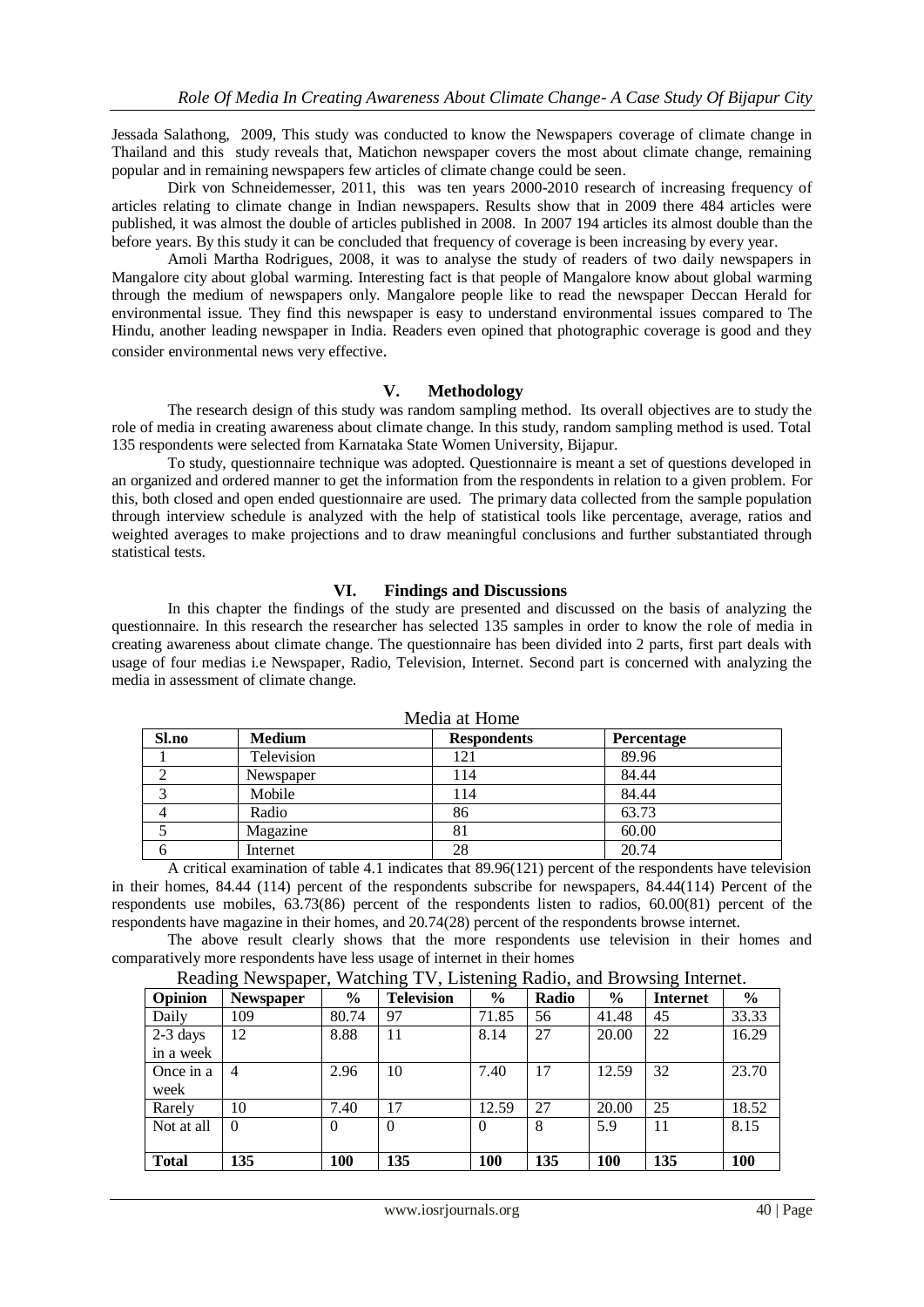The foremost significant outcome of the table 4.2 is 80.74 (109) percent of the respondents read newspaper daily, 71.85(97) percent of the respondents watch television daily, 41.48(56) percent of the respondents listen to radio daily, and 33.33(49) percent of the respondents go through internet daily.

20.00(27) percent of the respondents listen to radio 2-3 days in a week, and 16.29(22) percent of the respondents go through internet 2-3 days in a week, 8.88(12) percent of the respondents read newspaper 2-3 days in a week, 8.14(11) percent of the respondents watch television 2-3 days in a week.

23.70 (32) percent of the respondents go through internet once in a week, 12.59 (17) percent of the respondents listen to radio once in a week, 7.40(10) percent of the respondents watch television once in a week, and 2.96(4) percent of the respondents read newspaper once in a week.

20.00(27) percent of the respondents listen to radio rarely, 18.52(25) percent of the respondents go through internet rarely, 12.59(17) percent of the respondents watch television rarely and 7.40(10) percent of the respondents read newspaper rarely.

5.9(8) percent of the respondents not at all listen to radio, and 8.15(11) percent of the respondents not at all go through internet.

The above result clearly shows that the more respondents read newspaper daily, watch television, listen radio and go through internet more then 2-3 days a week or rarely and so on.

| <b>Duration</b>  | <b>News</b>    | $\frac{0}{0}$ | TV  | $\frac{0}{0}$ | Radio | $\frac{6}{6}$ | <b>Interne</b> | $\frac{0}{0}$ |
|------------------|----------------|---------------|-----|---------------|-------|---------------|----------------|---------------|
|                  | paper          |               |     |               |       |               |                |               |
| Less than 15     | 45             | 33.33         | 12  | 8.89          | 53    | 39.26         | 7              | 5.19          |
| minutes          |                |               |     |               |       |               |                |               |
| $15 - 30$        | 55             | 40.74         | 18  | 13.33         | 53    | 39.26         | 14             | 10.37         |
| minutes          |                |               |     |               |       |               |                |               |
| $30 - 60$        | 21             | 15.55         | 28  | 20.74         | 16    | 11.85         | 28             | 20.74         |
| minutes          |                |               |     |               |       |               |                |               |
| 1<br>hour<br>to- | 10             | 7.47          | 49  | 36.29         | 10    | 7.41          | 48             | 35.56         |
| 2hours           |                |               |     |               |       |               |                |               |
| More<br>than     | $\overline{4}$ | 2.96          | 28  | 20.74         | 3     | 2.22          | 38             | 28.15         |
| 2hours           |                |               |     |               |       |               |                |               |
| <b>Total</b>     | 135            | 100           | 135 | <b>100</b>    | 135   | 100           | 135            | 100           |

Daily time spent on reading Newspaper, Watching television, Listening Radio, Browsing **Internet** 

The findings of the table 4 indicates that 39.26(53) percent of the respondents listen to radio, 33.33(45) percent of the respondents read newspaper, 8.89(12) percent of the respondents watch television, and 5.19(7) percent of the respondents go through internet for less than 15 minutes.

40.74(55) percent of the respondents read newspaper, 39.26 (53) percent of the respondents listen to radio, 13.33(18) percent of the respondents watch television, and 10.37 (14) percent of the respondents go through internet for 15-30 minutes.

20.74(28) percent of the respondents watch television, 20.74(28) percent of the respondents go through internet 15.55(21) percent of the respondents read newspaper, and 11.85(16) percent of the respondents listen to radio for 30-60 minutes.

36.29(49) percent of the respondents watch television, 35.56(48) percent of the respondents go through internet, 7.47 (10) percent of the respondents read newspaper and 7.41(10) percent of the respondents listen to radio for 1 to 2 hours.

28.15(38) percent of the respondents go through internet, 20.74(28) percent of the respondents watch television, 2.96(4) percent of the respondents read newspaper and 2.22(3) percent of the respondents listen to radio for more than 2 hours.

| bource of chimate change information |                 |            |               |       |               |                 |               |        |               |  |
|--------------------------------------|-----------------|------------|---------------|-------|---------------|-----------------|---------------|--------|---------------|--|
| <b>Newspaper</b>                     | $\frac{0}{0}$   | Television | $\frac{0}{0}$ | Radio | $\frac{0}{0}$ | <b>Internet</b> | $\frac{6}{6}$ | Friend | $\frac{0}{0}$ |  |
|                                      | $\gamma$ $\tau$ |            | 42.96         |       |               |                 | '.40          |        | 0.74          |  |

Source of climate change Information

A keen Observation of table 6 says that, 42.96(58) percent of the respondents get to know about Climate Change by watching television, 37.78(51) percent of the respondents get to know by reading newspaper, 11.11(15) percent of the respondents come to know from Radio, 7.40(10) percent of the respondents come to know by browsing internet and merely 0.74(1) of the respondents come to know about the climate change by friends.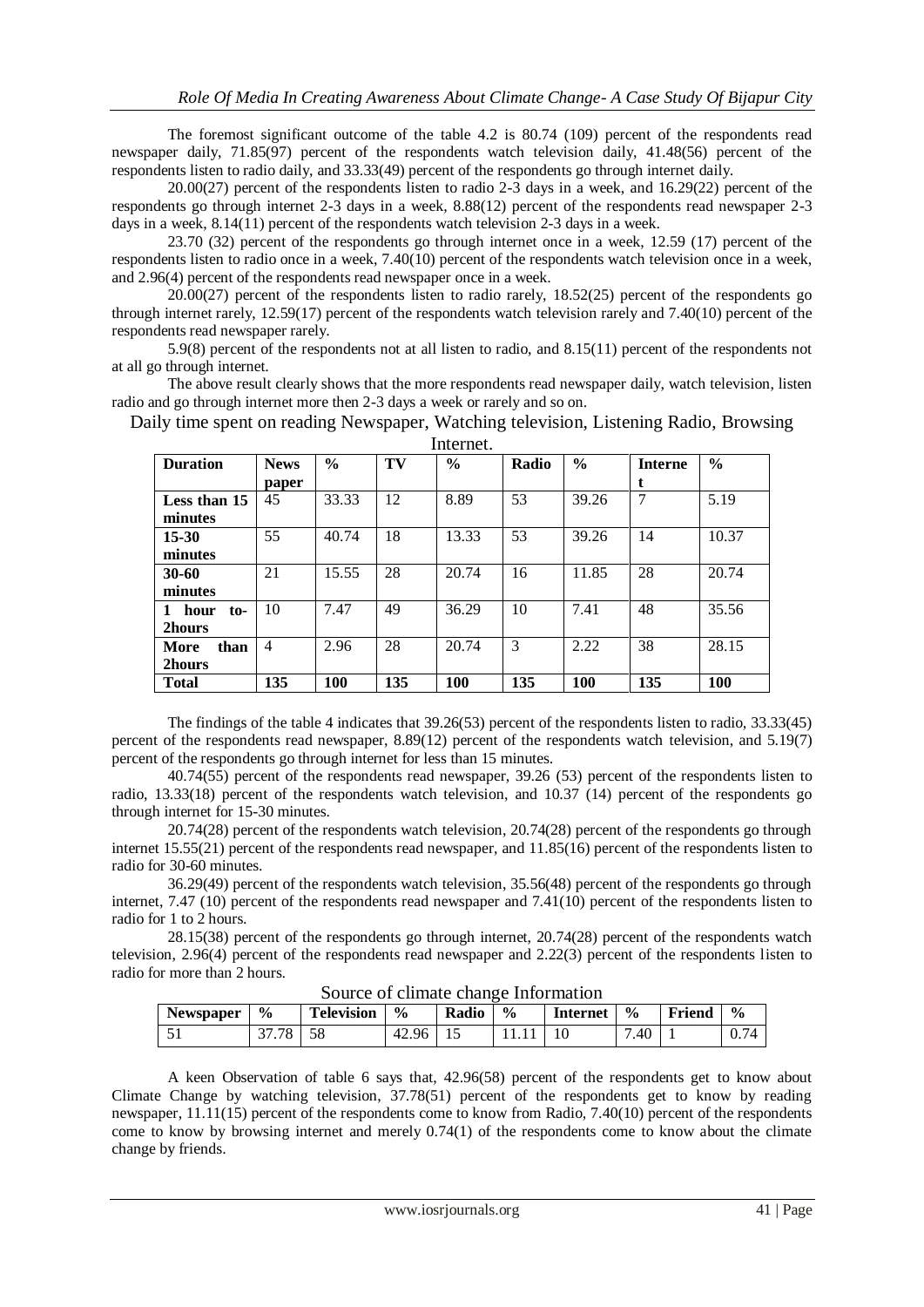| Chinate change information from meana |             |         |             |               |                 |         |                |         |  |
|---------------------------------------|-------------|---------|-------------|---------------|-----------------|---------|----------------|---------|--|
| newspaper                             | Article     | Percent | <b>News</b> | $\frac{0}{0}$ | Editorial       | $\%$    | Advertisements | $\%$    |  |
|                                       |             | 33.33   | 25          | 49.02         | 8               | 15.67   |                | 1.96    |  |
|                                       | Talk/Featur | Percent | <b>News</b> | Percent       | Drama           | Percent | Advertisements | Percent |  |
| Radio                                 | e           |         |             |               |                 |         |                |         |  |
|                                       |             | 33.33   | 8           | 53.33         |                 | 13.33   |                |         |  |
| <b>Television</b>                     | Program     | %       | <b>News</b> | $\%$          | Document        | $\%$    | Advertisements | $\%$    |  |
|                                       | 21          | 36.20   | 32          | 55.17         |                 | 3.44    |                | 5.17    |  |
| Internet                              | Article     | %       | <b>News</b> | $\%$          | <b>Networks</b> | $\%$    | Advertisements | $\%$    |  |
|                                       |             | 20      |             | 20            |                 | 30      |                | 30      |  |

Climate change information from media

The above Table says that 49.02(25) percent of the respondents come to identify about the climate change by reading news columns, where as 53.33% respondents come to known about climate change through radio news. This table even exhibits 55.17(32) percent of the respondents come to know about climate change by watching news in television. And amongst them 30 percent of the respondents come to know about climate change by seeing social network discussion and advertisements Here the above table results that more respondents gaze at news to know about climate change.

|                    |           |               | - 67     |               | C          |               |
|--------------------|-----------|---------------|----------|---------------|------------|---------------|
|                    | Relevant  | Percent       | Most     | Percent       | <b>Not</b> | percent       |
| <b>Relevance</b>   |           |               | Relevant |               | Relevant   |               |
|                    | 81        | 60            | 48       | 35.56         | 6          | 4.44          |
|                    | Full      | $\frac{0}{0}$ | Some     | $\%$          | Not at all | $\%$          |
| <b>Reliability</b> | reliable  |               | Extent   |               |            |               |
|                    | 47        | 34.81         | 82       | 60.74         | 6          | 4.44          |
| <b>Level of</b>    | Very easy | $\%$          | Easy     | %             | Not Easy   | $\%$          |
| understanding      | 55        | 40.74         | 75       | 55.56         | 5          | 3.70          |
| <b>Extent of</b>   | Fully     | $\frac{0}{0}$ | Some     | $\frac{0}{0}$ | Not at all | $\frac{0}{0}$ |
| <b>Utilization</b> |           |               | extent   |               |            |               |
|                    | 38        | 36.19         | 67       | 63.81         |            |               |

Analysis of media content regarding the climate change

Table 7 shows that majority of the respondents consent that 60(81) percent say that the content regarding the climate change is relevant, 35.55(48) percent say it is most relevant and only 4.44(6) percent say the content is not at all relevant. We can see that, 34.81(47) percent of respondent say that media information of climate change is full reliable and only 4.44(6) respondents say that the media content about the climate change is not at all reliable.

It is evident that, more than half of the respondents 55.56(75) percent of the respondents declare that the media content regarding climate change is easy to understand, 40.74(55) percent declare that it is very easy and only 3.70 (5) respondents say that the media content about the climate change is not easy to understand. The above table says that 63.81(67) percent of the respondents use media content regarding Climate Change in their lives for some extent, similarly 36.19(38) percent of the respondents uses this media content to full extent, amongst 77.78(105) percent.

## **VII. Conclusion**

In a democratic country like India, media is a fourth pillar of the democracy due to its social responsibilities. Media of India consist of several different types of communications media: television, radio, cinema, newspapers, magazines, and Internet-based Web sites. Many researchers have now been conducted into the representation of climate change in the media. Specifically, the communication of climate change from scientists and policy-makers to the public via the mass media has been a subject of major interest because of its implications for creating national variation in public understanding of a global environmental issue. However, to date, no study has assessed the situation in India.

The role of mass media in shaping public understanding of environmental issues has been well documented in recent years (Burgess 1990). Much research has theorized on and now established the role of the mass media in ‗framing' and re-forming climate change issues, whether scientific or political.

This study clearly states that majority of the respondents (89.96 per cent) have television in their homes.It is evident from the study that (80.74 per cent) of the respondents daily read newspaper and (71.85 per cent) of the respondents watch television daily.A close observation of the study shows that there are (21.48per cent) of the respondents read Deccan Herald and the same respondents (21.48 per cent) read Vijaya Karnataka as well.The majority of the respondents spend their time for particular media in a day is, newspaper (15-30min),